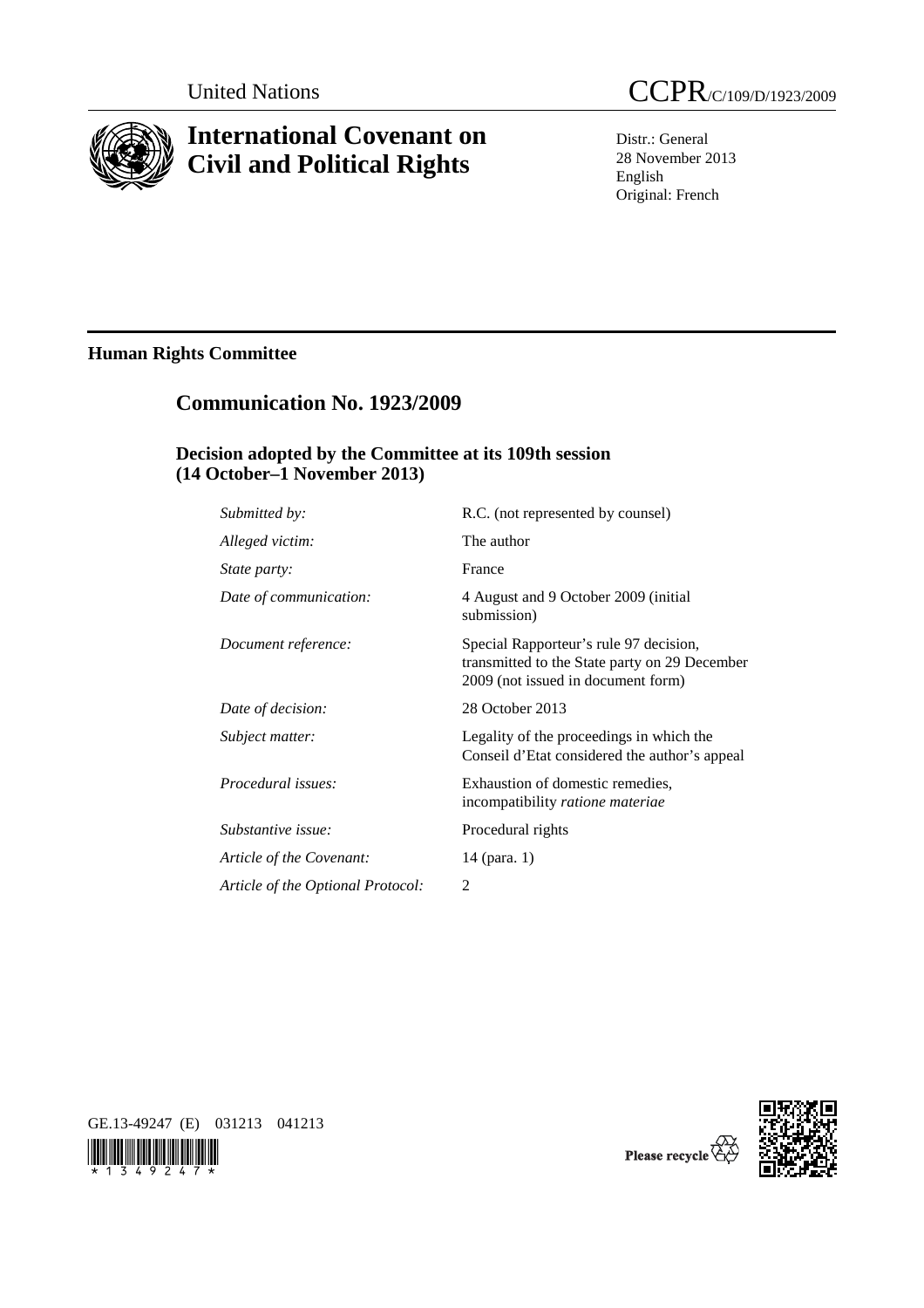## **Annex**

## **Decision of the Human Rights Committee under the Optional Protocol to the International Covenant on Civil and Political Rights (109th session)**

concerning

## **Communication No. 1923/2009**\*

| Submitted by:          | R.C. (not represented by counsel)                    |
|------------------------|------------------------------------------------------|
| Alleged victim:        | The author                                           |
| <i>State party:</i>    | France                                               |
| Date of communication: | 4 August and 9 October 2009 (initial)<br>submission) |

*The Human Rights Committee*, established under article 28 of the International Covenant on Civil and Political Rights,

*Meeting* on 28 October 2013,

 *Adopts* the following:

### **Decision on admissibility**

1.1 The author of the communication, dated 4 August and 9 October 2009, is R.C., a French national. He claims that he is a victim of violations by France of article 14, paragraph 1, of the International Covenant on Civil and Political Rights. He is not represented by counsel. The Covenant and its Optional Protocol entered into force for France on 4 February 1981 and 17 May 1984 respectively.

1.2 On 22 April 2010, the Special Rapporteur on new communications and interim measures, acting on behalf of the Committee, decided that the admissibility of the communication should be considered separately from the merits.

<sup>\*</sup> The following members of the Committee took part in the consideration of the communication: Mr. Yadh Ben Achour, Mr. Lazhari Bouzid, Mr. Ahmad Amin Fathalla, Mr. Cornelis Flinterman, Mr. Yuji Iwasawa, Mr. Walter Kälin, Ms. Zonke Zanele Majodina, Mr. Kheshoe Parsad Matadeen, Mr. Gerald L. Neuman, Sir Nigel Rodley, Mr. Víctor Manuel Rodríguez-Rescia, Mr. Fabián Omar Salvioli, Ms. Anja Seibert-Fohr, Mr. Yuval Shany, Mr. Konstantine Vardzelashvili and Ms. Margo Waterval.

Pursuant to rule 90 of the Committee's rules of procedure, Committee member Ms. Christine Chanet did not participate in the consideration of the communication.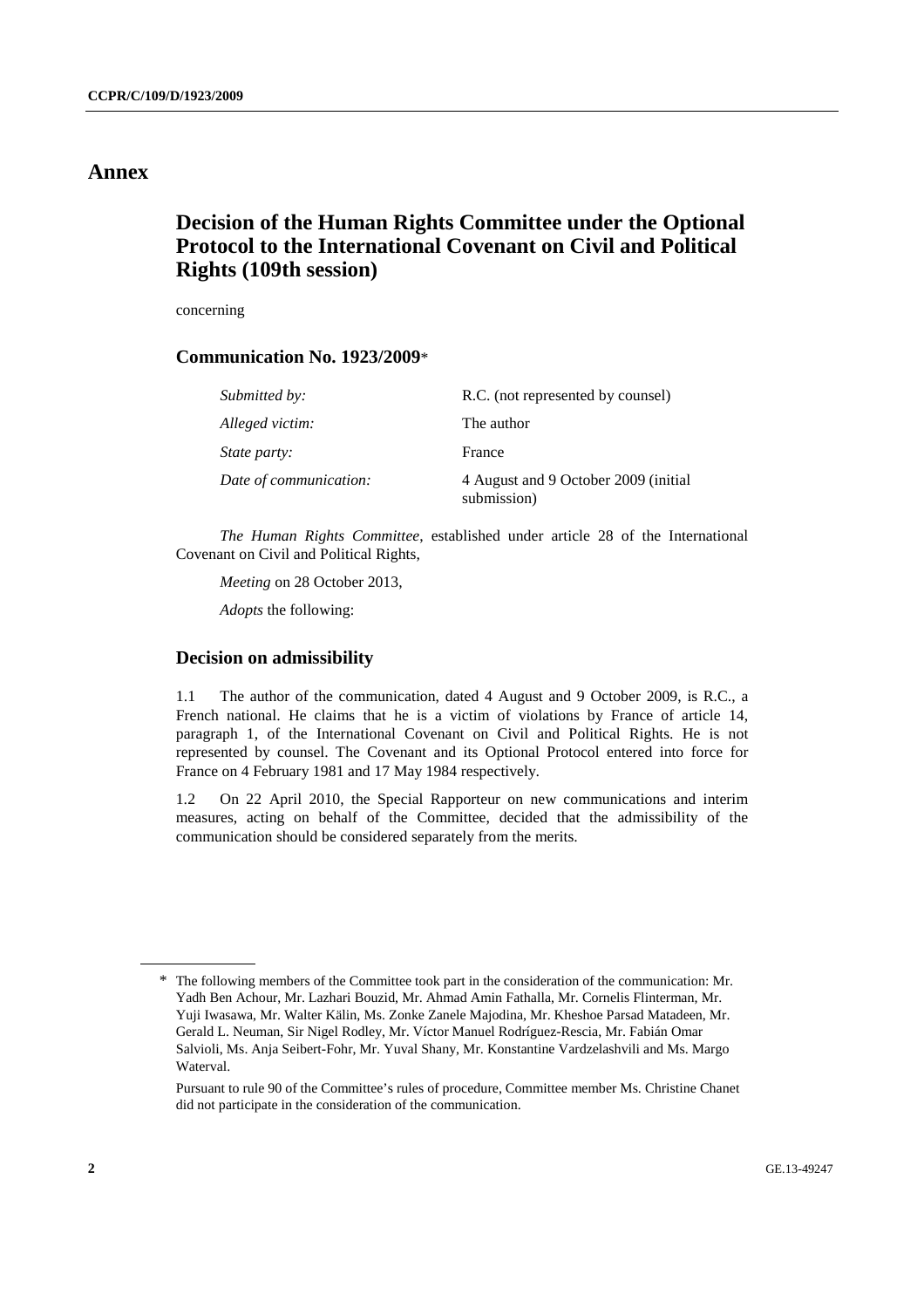#### **The facts as submitted by the author**

2.1 The author is a civil servant who is an associate university professor. His tax records for the years 2004, 2005 and 2006 were audited by the tax authority of the Pyrénées-Orientales department.

2.2 During the audit process, the author requested various documents from the tax authorities, including what is known as a "3609" file. In a letter dated 25 February 2008, the director of the Pyrénées-Orientales tax authority stated that access to the file could not be granted, as the authorities' investigation of tax and customs offences within the meaning of the law of 17 July 1978 would be jeopardized.

2.3 On 19 March 2008, the author appealed to the Commission on Access to Administrative Documents. The Commission issued an opinion, in a decision of 18 April 2008 that was taken based on information provided by the director of the Pyrénées-Orientales tax authority, stating that access to the "3609" file should not be granted. On 19 May 2008, the director of the Pyrénées-Orientales tax authority implicitly confirmed that the author's request had been denied. The author therefore filed an application for judicial review with the Montpellier administrative court and requested an annulment of the decision implicitly taken by the director of the Pyrénées-Orientales tax authority. On 23 April 2009, the Montpellier administrative court ruled in favour of the author, stating that the tax authority had been wrong to refuse to provide the "3609" file, annulling the implicit decision of the director of the Pyrénées-Orientales tax authority, and ordering the director to transmit the document to the author within 15 days.

2.4 On 7 July 2009, the litigation section of the Conseil d'Etat informed the author that the tax authority had filed an appeal on points of law and a motion to stay execution of the Montpellier administrative court judgement. The motion was to be considered as a matter of extreme urgency and the author had five days to comply with the obligation to have a defence brief submitted by a lawyer who was accredited by the Conseil d'Etat and the Court of Cassation.

2.5 With only five days in the middle of summer vacation to find a lawyer who would accept the case and prepare his defence brief, the author decided to draft the brief himself, which he then submitted to the Conseil d'Etat, as a matter of urgency, without having a lawyer review it. In the document, the author asserted that: the brief was admissible, even though it had not been prepared with the assistance of a lawyer; the requirement to have legal representation in the case ran counter to the principle of equality of arms, since it did not also apply to the authorities; and this breach in turn was a violation of the right to a fair hearing.

2.6 On 24 July 2009, the Conseil d'Etat dismissed the author's case, as it had been filed without the assistance of a lawyer. It ordered a stay of execution of the Montpellier administrative court judgement of 23 April 2009 and it dismissed the author's arguments concerning a violation of the principle of equality of arms and of the right to a fair hearing.

### **The complaint**

3.1 The author claims that French law (the Code of Administrative Justice) does not uphold the principle of equality before the courts, as the State is not required to have legal representation before the Conseil d'Etat when the latter is sitting as a court of cassation, whereas private parties are obliged to have their defence brief submitted by a lawyer; otherwise, their claims will be declared inadmissible. Given that, in its decision of 24 July 2009, the Conseil d'Etat dismissed the author's case solely on the ground that he had not been represented by a lawyer who was accredited by the Conseil d'Etat and the Court of Cassation, the author considers that the State party has violated article 14, paragraph 1, of the Covenant with regard to him.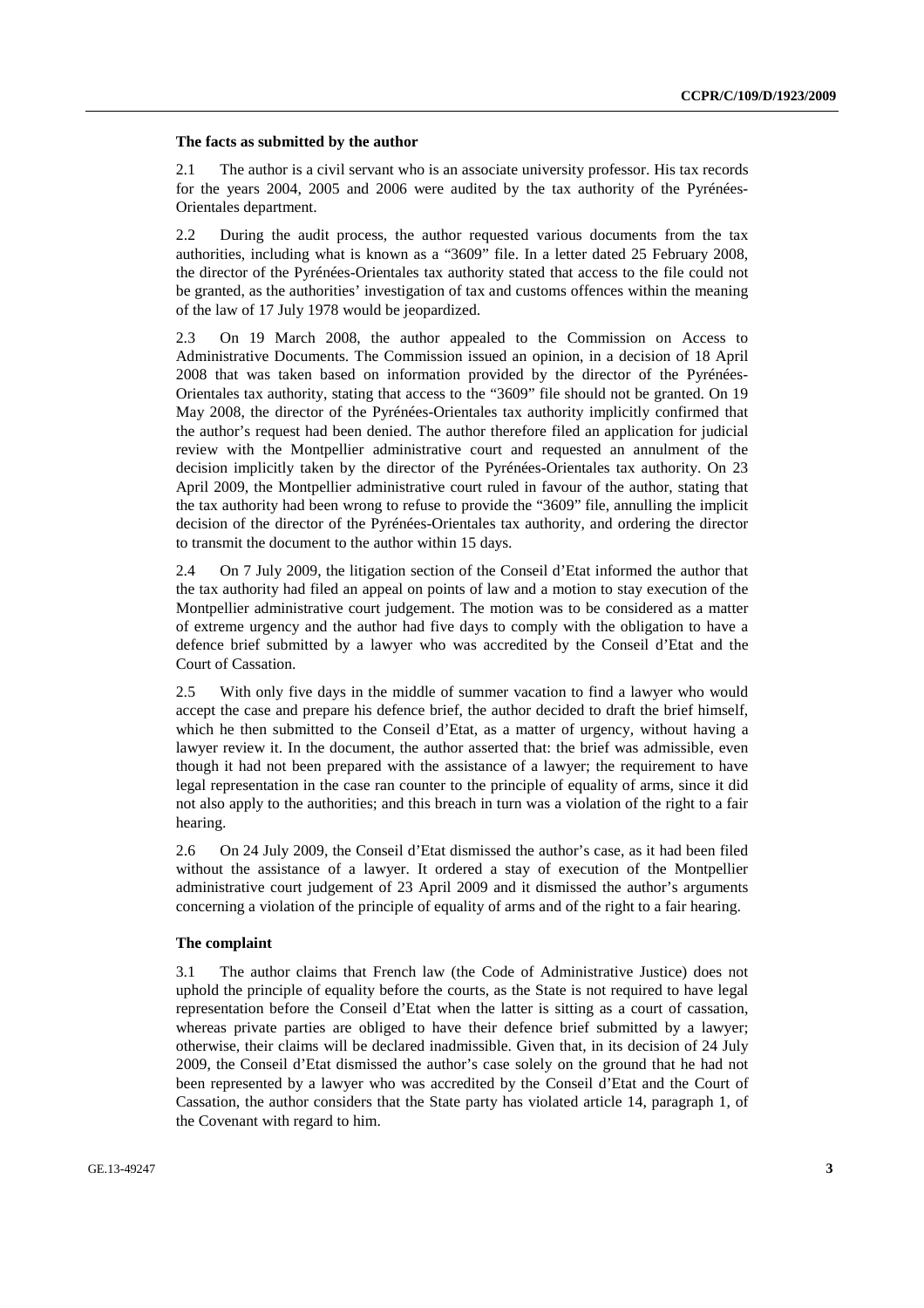3.2 The author also alleges that French law is in breach of article 14, paragraph 1, of the Covenant, in that the French Conseil d'Etat does not meet the commonly accepted standards of independence and impartiality. The author cites the fact that the members of the Conseil d'Etat concurrently exercise judicial powers and act as advisers to the Government, that its judges can be removed from office and are civil servants, not magistrates, and that decisions on their career development and promotion are taken largely at the discretion of the executive branch. He notes that the Conseil d'Etat decision of 24 July 2009 was issued by a section president whose impartiality is questionable, given that he has held several government posts, having served as a member of the Tax Council, a member of the Advisory Committee on Financial Legislation and Regulation, a member and the chairperson of the Advisory Committee on Tax Abuse and a member of the National Accounting Council.

3.3 The decision challenged by the author was issued at last instance by the Conseil d'Etat, which is the highest administrative court in France. It is not subject to appeal.

#### **State party's observations on admissibility**

4.1 On 1 March 2010, the State party challenged the admissibility of the communication. It asserted first of all that the stay of execution decision adopted by the Conseil d'Etat on 24 July 2009 was only an interim measure and had no bearing on the merits of the case. The Conseil d'Etat had merely suspended execution of the judgement that had been issued at first instance in favour of the author, pending a decision on the merits. The immediate execution of the judgement would have had irreversible consequences, given the subject of the dispute (access to a tax document). The question of the right of access to the document would only be addressed in the judgement on the merits. Therefore, the State party requested that the Committee should declare this part of the communication inadmissible under article 3 of the Optional Protocol.

4.2 The State party also argued that the author had not exhausted domestic remedies: at no time during his dispute with the tax authorities had he filed a claim with the domestic courts about any violation of the Covenant. Regarding the obligation to have his defence brief submitted by a lawyer who was accredited by the Conseil d'Etat, the author had merely asserted that the principle of equality of arms had been infringed and made a vague reference to the European Convention for the Protection of Human Rights and Fundamental Freedoms. As to the alleged lack of impartiality on the part of the Conseil d'Etat, the author had never raised the issue with that body. While he had claimed to the Committee that the president of the eighth section of the Conseil d'Etat was not impartial, he had never asked for the president to withdraw from the case, even though he knew that the hearing would be held by the eighth section.<sup>1</sup> For those reasons, the State party considered the communication to be inadmissible under article 5, paragraph 2 (b), of the Optional Protocol.

#### **Author's comments on the State party's submission**

5.1 On 28 March 2010, the author stated that the fact that the Conseil d'Etat decision was only an interim measure that did not affect the decision on the merits had no bearing on his claims. He argued that the violation of article 14 of the Covenant referred not to a substantive issue on which the Conseil d'Etat had yet to decide, but rather to the unfairness of the proceedings: the State was not required to have legal representation, but other parties

<sup>&</sup>lt;sup>1</sup> The State party has attached the notice of hearing, dated 17 July 2009 and addressed to the author, which states that his case is on the list of cases due to be heard by the eighth section at its 22 July 2009 session.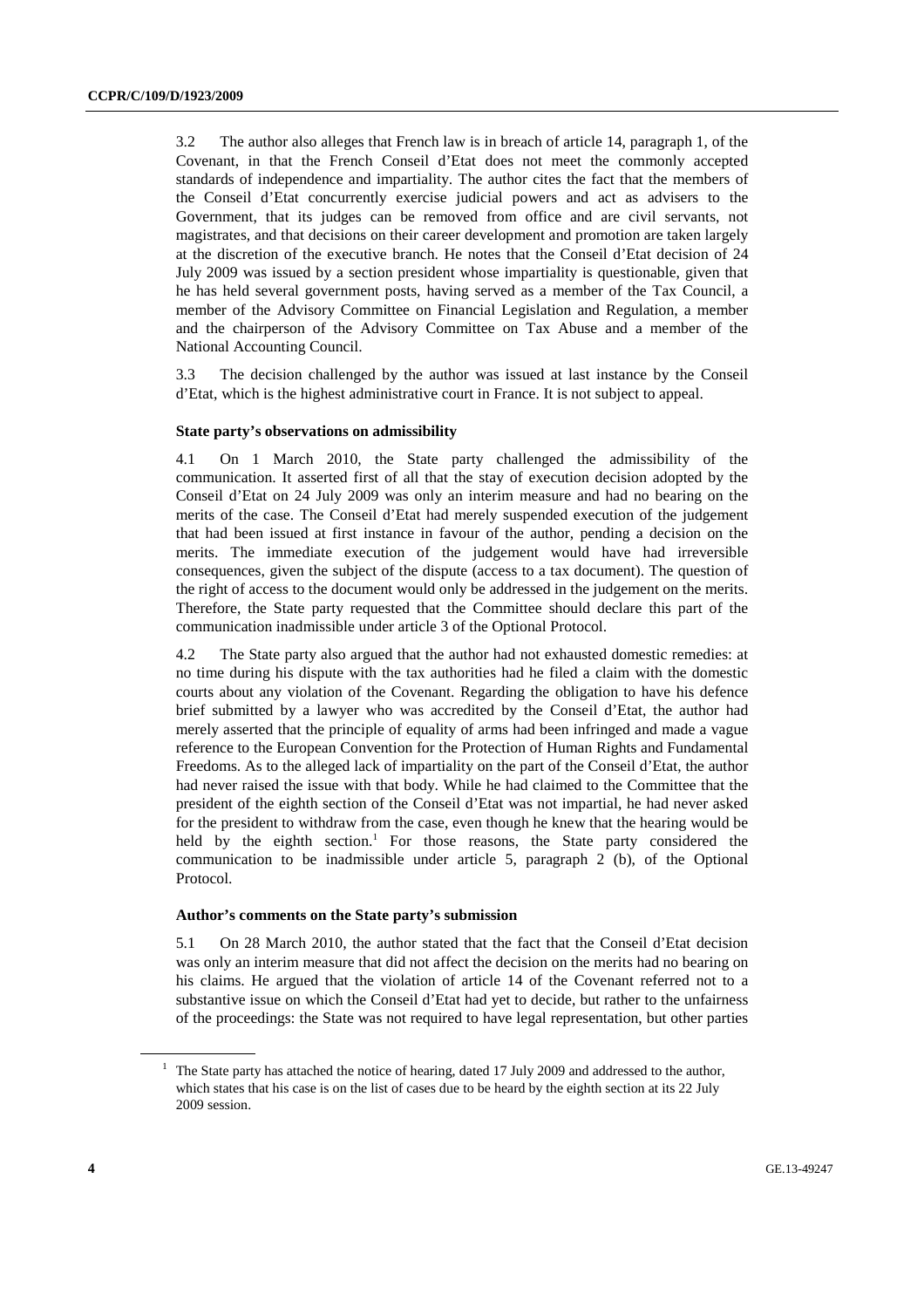were. That lack of fairness characterized all cases heard by the Conseil d'Etat, whether they involved interim measures ordered in the context of a stay of execution or decisions on the merits. Hence, according to the author, the Conseil d'Etat had not considered his arguments based on a fair and adversarial procedure, solely because they had not been presented to it by a lawyer.

5.2 In response to the State party's argument regarding the exhaustion of domestic remedies, the author contended that the fact that he had not explicitly invoked the Covenant, but rather the European Convention for the Protection of Human Rights and Fundamental Freedoms was of no consequence; the two instruments contained essentially the same provision on procedural rights. As for the argument that he should have filed a complaint with the Conseil d'Etat about lack of impartiality, the author argued that, in its settled case-law, the Conseil d'Etat stated that it would not consider any claim raising a legitimate doubt about the Conseil d'Etat as a whole. Such a claim would be admissible only if a higher court existed. In the case at hand there was no court higher than the Conseil d'Etat, which is the supreme administrative court.

5.3 With regard to the recusal of the president of the eighth section of the Conseil d'Etat, the author claimed he was not aware that the president would be presiding over the bench. It was not until he had been notified about the Conseil d'Etat judgement of 24 July 2009 that he learned of the judge's existence and name and was able to conduct research that threw light on the judge's lack of impartiality, given, in particular, his role with the tax authorities. In conclusion, the author invited the Committee to find that he had exhausted domestic remedies.

### **Additional submission from the author**

6. On 11 June 2011, the author submitted a copy of Conseil d'Etat judgement No. 328914, which had been issued on 4 May 2011 on the merits of his case. In it, the Conseil d'Etat dismissed the author's claims on the ground that his defence brief had not been submitted by a lawyer, even though the author had been informed of the requirement to have legal representation. The decision rendered by the Montpellier administrative court on 23 April 2009 had also been struck down.

#### **Issues and proceedings before the Committee**

7.1 Before considering any claim contained in a communication, the Committee must decide, in accordance with rule 93 of its rules of procedure, whether the communication is admissible under the Optional Protocol.

7.2 The Committee takes note of the author's claim that his procedural rights under article 14, paragraph 1, of the Covenant were violated by the Conseil d'Etat, inasmuch as it denied his request for the tax authority to send him a "3609" file, merely on the ground that he had not been represented by a lawyer who was accredited by the Conseil d'Etat. The Committee notes that the author sought access to the document in the context of a tax case in which he was involved. The Pyrénées-Orientales tax authority stated that access to the file could not be granted, because the authorities' investigation into tax and customs offences within the meaning of the law of 17 July 1978 would be jeopardized. In its decision of 4 May 2011, the Conseil d'Etat upheld the tax authority's decision and disregarded the author's arguments on the ground that he had not been represented by a lawyer who was accredited by the Conseil d'Etat. The Committee notes that the author has not demonstrated how the requirement to have representation by an accredited Conseil d'Etat lawyer constituted an infringement of his right to equality before the courts and concludes that he has not sufficiently substantiated his claim regarding a violation under article 14, paragraph 1, of the Covenant. This part of the communication is therefore inadmissible under article 2 of the Optional Protocol.